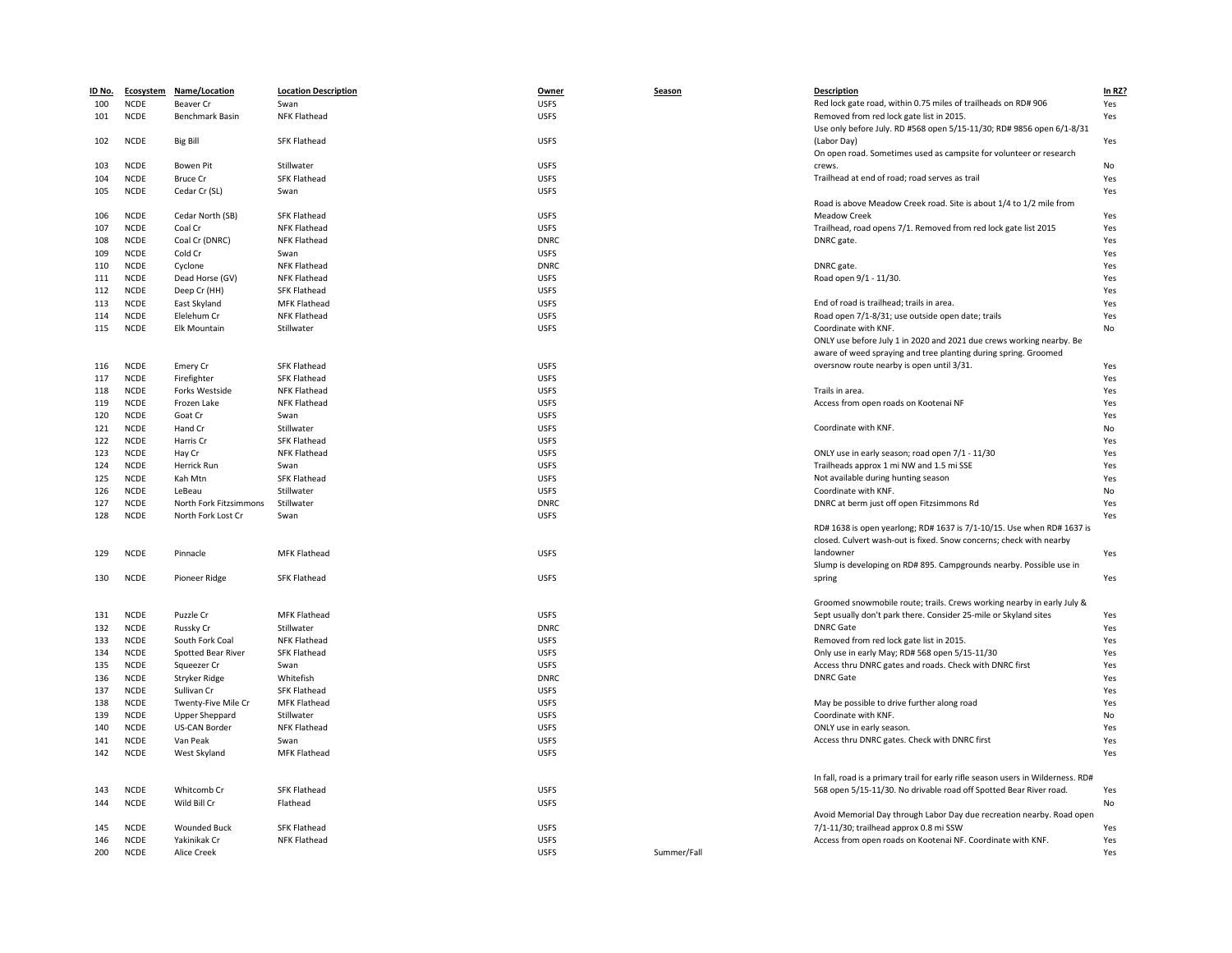| 201 | <b>NCDE</b> | Arrastra                              | <b>USFS</b> | Late Winter/Spring | Ye: |
|-----|-------------|---------------------------------------|-------------|--------------------|-----|
| 202 | <b>NCDE</b> | Aunt Molly WMA                        | <b>FWP</b>  | Late Winter/Spring | No  |
| 203 | <b>NCDE</b> | <b>Baldy Ridge</b>                    | <b>FWP</b>  | Summer/Fall        | No  |
| 204 | <b>NCDE</b> | <b>Bartlett Creek Lower</b>           | <b>USFS</b> | Summer/Fall        | Ye: |
| 205 | NCDE        | <b>Bartlett Creek Upper</b>           | <b>USFS</b> | Summer/Fall        | Ye: |
| 206 | <b>NCDE</b> | <b>BCWMA Boyd Mtn</b>                 | <b>FWP</b>  | Summer/Fall        | No  |
| 207 | <b>NCDE</b> | <b>Bear Creek</b>                     | <b>USFS</b> | Late Winter/Spring | No  |
| 208 | <b>NCDE</b> | <b>Beaver Creek</b>                   | <b>USFS</b> | Summer/Fall        | No  |
| 209 | <b>NCDE</b> | <b>Belmont Boles Divide</b>           | <b>BLM</b>  | Summer/Fall        | No  |
| 210 | <b>NCDE</b> | Bison Peak, Telegraph Creek           | <b>USFS</b> | Summer/Fall        | No  |
| 211 | <b>NCDE</b> | <b>Black Canyon</b>                   | <b>USFS</b> | Summer/Fall        | No  |
| 212 | <b>NCDE</b> | <b>Black Mountain</b>                 | <b>USFS</b> | Summer/Fall        | Ye: |
| 213 | <b>NCDE</b> | <b>Black Mountain North</b>           | <b>USFS</b> | Summer/Fall        | Ye: |
| 214 | <b>NCDE</b> | <b>Blanchard Creek</b>                | <b>BLM</b>  | Late Winter/Spring | No  |
| 215 | <b>NCDE</b> | <b>Boles Meadow</b>                   | <b>USFS</b> | Summer/Fall        | No  |
| 216 | <b>NCDE</b> | <b>Boles_Reservation Boundary</b>     | <b>USFS</b> | Summer/Fall        | Ye: |
| 217 | <b>NCDE</b> | Bonita Beacon                         | <b>TNC</b>  | Summer/Fall        | No  |
| 218 | <b>NCDE</b> | <b>Bull Mountain</b>                  | <b>USFS</b> | Summer/Fall        | Ye: |
| 219 | <b>NCDE</b> | <b>Bull Mountain North</b>            | <b>USFS</b> | Summer/Fall        | Ye: |
| 220 | <b>NCDE</b> | <b>Bull Mountain Rd</b>               | <b>USFS</b> | Late Winter/Spring | Ye: |
| 221 | <b>NCDE</b> | Camp Rice Junction North              | <b>USFS</b> | Summer/Fall        | No  |
| 222 | NCDE        | <b>Cataract Meadows</b>               | <b>USFS</b> | Summer/Fall        | No  |
| 223 | <b>NCDE</b> | Chaimberlain                          | <b>BLM</b>  | Summer/Fall        | No  |
| 224 | <b>NCDE</b> | Chaimberlain Meadows                  | <b>BLM</b>  | Summer/Fall        | No  |
| 225 | <b>NCDE</b> | Clear Creek                           | <b>USFS</b> | Late Winter/Spring | No  |
| 226 | <b>NCDE</b> | Clearwater Lake                       | <b>USFS</b> | Summer/Fall        |     |
|     |             |                                       |             |                    | Ye: |
| 227 | <b>NCDE</b> | <b>Copper Bowls</b>                   | <b>USFS</b> | Summer/Fall        | Ye: |
| 228 | <b>NCDE</b> | Cottonwood Lakes                      | <b>USFS</b> | Summer/Fall        | No  |
| 229 | <b>NCDE</b> | Cow Cr (TNC)                          | <b>BLM</b>  | Late Winter/Spring | No  |
| 230 | <b>NCDE</b> | Cramer Wallace Divide                 | <b>BLM</b>  | Summer/Fall        | No  |
| 231 | <b>NCDE</b> | Crater Mountain                       | <b>USFS</b> | Summer/Fall        | No  |
| 232 | <b>NCDE</b> | Deer Creek                            | <b>USFS</b> | Summer/Fall        | No  |
| 233 | <b>NCDE</b> | Doney Meadows                         | <b>BCCA</b> | Late Winter/Spring | No  |
| 234 | <b>NCDE</b> | Dunnigan Gulch                        | <b>BLM</b>  | Late Winter/Spring | No  |
| 235 | <b>NCDE</b> | East Brock Creek                      | <b>BLM</b>  | Summer/Fall        | No  |
| 236 | <b>NCDE</b> | <b>Edith Peak</b>                     | <b>USFS</b> |                    | No  |
| 237 | <b>NCDE</b> | Esmerelda                             | <b>USFS</b> | Summer/Fall        | No  |
| 238 | <b>NCDE</b> | <b>Flesher Divide</b>                 | <b>USFS</b> | Summer/Fall        | No  |
| 239 | <b>NCDE</b> | Galena Park                           | <b>USFS</b> | Summer/Fall        | No  |
| 240 | <b>NCDE</b> | <b>Gold Creek</b>                     | <b>USFS</b> | Summer/Fall        | No  |
| 241 | <b>NCDE</b> | Gold Ridge Cabin                      | <b>USFS</b> | Summer/Fall        | No  |
| 242 | <b>NCDE</b> | <b>Granite Mountain</b>               | <b>BLM</b>  | Summer/Fall        | No  |
| 243 | <b>NCDE</b> | <b>Grouse Creek</b>                   | <b>USFS</b> | Late Winter/Spring | No  |
| 244 | <b>NCDE</b> | <b>Headwaters Bear Creek</b>          | <b>BLM</b>  | Summer/Fall        | No  |
| 245 | <b>NCDE</b> | <b>Headwaters Canyon Creek</b>        | <b>USFS</b> | Summer/Fall        | No  |
| 246 | <b>NCDE</b> | <b>Headwaters Trout Creek</b>         | <b>USFS</b> | Summer/Fall        | No  |
| 247 | <b>NCDE</b> | Highline Clear Cut                    | <b>USFS</b> | Summer/Fall        | No  |
| 248 | <b>NCDE</b> | Huckleberry Flats                     | <b>USFS</b> | Summer/Fall        | Ye: |
| 249 | <b>NCDE</b> | Jocko Divide                          | <b>USFS</b> | Summer/Fall        | Ye: |
| 250 | <b>NCDE</b> | Keep Cool Creek                       | <b>USFS</b> | Late Winter/Spring | Ye: |
| 251 | <b>NCDE</b> | Keep Cool Lakes                       | <b>USFS</b> | Late Winter/Spring | Ye: |
| 252 | <b>NCDE</b> | Kendall Bear Creek Saddle             | <b>DNRC</b> | Summer/Fall        | No  |
| 253 | <b>NCDE</b> | Lake Mountain Cuts                    | <b>USFS</b> | Summer/Fall        | Ye: |
| 254 | <b>NCDE</b> | Limburger Spring                      | <b>USFS</b> | Summer/Fall        | No  |
| 255 | <b>NCDE</b> | Little Belmont                        | <b>BLM</b>  | Late Winter/Spring | No  |
| 256 | <b>NCDE</b> | Little Mill Cr Ridge/Canyon Creek WMA | <b>FWP</b>  | Late Winter/Spring | No  |
| 257 | <b>NCDE</b> | Little Mill Creek/Canyon Creek WMA    | <b>FWP</b>  | Late Winter/Spring | No  |
| 258 | <b>NCDE</b> | Lodgepole Trailhead                   | <b>USFS</b> | Summer/Fall        | Ye: |
| 259 | <b>NCDE</b> | Lost Prairie                          | <b>BLM</b>  | Late Winter/Spring | No  |
| 260 | <b>NCDE</b> | Lower Copper Creek                    | <b>USFS</b> | Late Winter/Spring | Ye: |
| 261 | <b>NCDE</b> | Lower Deer Creek                      | <b>FWP</b>  | Late Winter/Spring | No  |
|     |             |                                       |             |                    |     |
| 262 | <b>NCDE</b> | <b>Lower Findell Slides</b>           | <b>USFS</b> | Summer/Fall        | Ye: |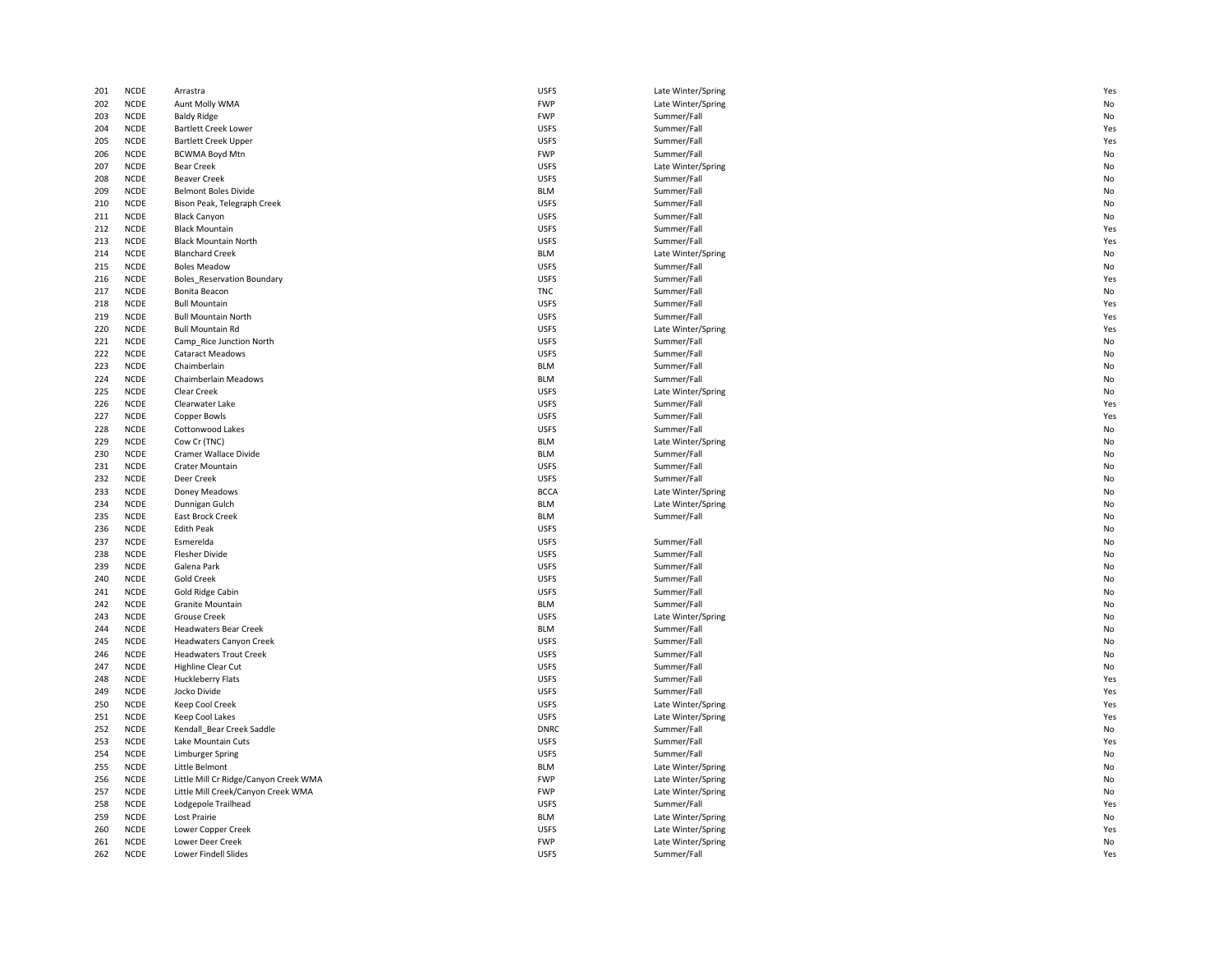| 263        | <b>NCDE</b>                | Lower Little Red Hills                           | <b>USFS</b>                | Late Winter/Spring         | Ye:      |
|------------|----------------------------|--------------------------------------------------|----------------------------|----------------------------|----------|
| 264        | <b>NCDE</b>                | Lower Marshall Lake                              | <b>FWP</b>                 | Late Winter/Spring         | Ye:      |
| 265        | <b>NCDE</b>                | Lower Pearson Creek                              | <b>BLM</b>                 | Late Winter/Spring         | No       |
| 266        | <b>NCDE</b>                | Lower Richmond Ridge                             | <b>USFS</b>                | Late Winter/Spring         | No       |
| 267        | NCDE                       | Lower Shanley Creek                              | <b>USFS</b>                | Summer/Fall                | No       |
| 268        | <b>NCDE</b>                | Lower Uhler Creek                                | <b>USFS</b>                | Summer/Fall                | Ye:      |
| 269        | <b>NCDE</b>                | Lyon Benchmark                                   | <b>DNRC</b>                | Summer/Fall                | No       |
| 270        | <b>NCDE</b>                | Marcum Mountain                                  | <b>BLM</b>                 | Summer/Fall                | No       |
| 271        | <b>NCDE</b>                | Marsh Creek                                      | <b>USFS</b>                | Summer/Fall                | No       |
| 272        | <b>NCDE</b>                | McCabe Mountain                                  | <b>USFS</b>                | Summer/Fall                | No       |
| 273        | <b>NCDE</b>                | <b>McCormick Peak</b>                            | <b>USFS</b>                |                            | No       |
| 274        | <b>NCDE</b>                | McElwain Elevation Junction                      | <b>BLM</b>                 | Summer/Fall                | No       |
| 275        | <b>NCDE</b>                | <b>Meyers Hill</b>                               | <b>USFS</b>                | Summer/Fall                | No       |
| 276        | <b>NCDE</b>                | Middle Fork Spotted Dog                          | <b>FWP</b>                 | Late Winter/Spring         | No       |
| 277        | <b>NCDE</b>                | Middle Richmond Ridge                            | <b>USFS</b>                | Summer/Fall                | No       |
| 278        | <b>NCDE</b>                | <b>Monture Pit</b>                               | <b>USFS</b>                | Late Winter/Spring         | Ye:      |
| 279        | <b>NCDE</b>                | Moose Creek                                      | <b>USFS</b>                | Late Winter/Spring         | No       |
| 280        | <b>NCDE</b>                | <b>Moose Creek</b>                               | <b>USFS</b>                | Summer/Fall                | No       |
| 281        | <b>NCDE</b>                | Moose Creek Fireline                             | <b>USFS</b>                | Summer/Fall                | No       |
| 282        | <b>NCDE</b>                | Morrell Clearwater Jeep Rd South                 | <b>USFS</b>                | Summer/Fall                | Ye:      |
| 283        | <b>NCDE</b>                | <b>Morrell Falls</b>                             | <b>USFS</b>                | Late Winter/Spring         | Ye:      |
| 284        | NCDE                       | Morrell Lookout                                  | <b>USFS</b>                | Summer/Fall                | Ye:      |
| 285        | <b>NCDE</b>                | Mount Baldy                                      | <b>DNRC</b>                | Summer/Fall                | No       |
| 286        | <b>NCDE</b>                | Mount Henry South                                | <b>FWP</b>                 | Summer/Fall                | Ye:      |
| 287        | <b>NCDE</b>                | Murphy Ditch                                     | <b>FWP</b>                 | Late Winter/Spring         | No       |
| 288        | <b>NCDE</b>                | North Fork Red Rock                              | <b>USFS</b>                | Summer/Fall                | No       |
| 289        | <b>NCDE</b>                | Nevada Creek                                     | <b>USFS</b>                |                            | No       |
| 290        | <b>NCDE</b>                | Nevada Marsh Creek Divide                        | <b>USFS</b>                | Summer/Fall                | No       |
| 291        | <b>NCDE</b>                | Northfork Blackfoot Bridge                       | <b>USFS</b>                | Late Winter/Spring         | Ye:      |
| 292        | <b>NCDE</b>                | Park Creek                                       | <b>USFS</b>                | Late Winter/Spring         | Ye:      |
| 293        | <b>NCDE</b>                | Placid Power Station                             | <b>USFS</b>                | Late Winter/Spring         | No       |
| 294        | <b>NCDE</b>                | Point Six                                        | <b>USFS</b>                | Summer/Fall                | No       |
| 295        | <b>NCDE</b>                | Porcupine Creek                                  | <b>USFS</b>                | Summer/Fall                | Ye:      |
| 296        | <b>NCDE</b>                | Priest Pass                                      | <b>USFS</b>                | Summer/Fall                | No       |
|            | <b>NCDE</b>                |                                                  |                            |                            |          |
| 297        | <b>NCDE</b>                | Sandbar Creek                                    | <b>USFS</b>                | Late Winter/Spring         | No       |
| 298        | <b>NCDE</b>                | Sawyer Creek                                     | <b>USFS</b>                | Late Winter/Spring         | No       |
| 299        |                            | Shanley Headwaters                               | <b>USFS</b>                | Summer/Fall                | Ye:      |
| 300        | <b>NCDE</b><br><b>NCDE</b> | Sheep Mountain Trail                             | <b>USFS</b>                | Summer/Fall                | No<br>No |
| 301        |                            | Shoofly Meadows                                  | <b>USFS</b>                | Summer/Fall                |          |
| 302        | <b>NCDE</b>                | Snowbank Creek                                   | <b>USFS</b>                | Late Winter/Spring         | Ye:      |
| 303        | <b>NCDE</b>                | Spook Lake                                       | <b>USFS</b>                | Summer/Fall                | No       |
| 304        | <b>NCDE</b>                | <b>Spring Creek</b>                              | <b>USFS</b>                | Summer/Fall                | No       |
| 305        | <b>NCDE</b>                | Strawberry Ridge, Harvey Creek                   | <b>USFS</b>                |                            | No       |
| 306        | <b>NCDE</b>                | Sunday Mountain Pass                             | <b>USFS</b>                | Summer/Fall                | Ye:      |
| 307        | <b>NCDE</b>                | Swamp Gulch                                      | <b>USFS</b>                | Late Winter/Spring         | Ye:      |
| 308        | <b>NCDE</b>                | Tar head/Canyon Creek WMA                        | <b>FWP</b>                 | Late Winter/Spring         | No       |
| 309        | <b>NCDE</b>                | <b>Theodore Creek</b>                            | <b>USFS</b>                | Late Winter/Spring         | Ye:      |
| 310        | <b>NCDE</b>                | <b>Two Bridges</b>                               | <b>FWP</b>                 | Summer/Fall                | Ye:      |
| 311        | <b>NCDE</b>                | <b>Upper Belmont Ridge</b>                       | <b>BLM</b>                 | Summer/Fall                | No       |
| 312        | <b>NCDE</b>                | <b>Upper Bertha Creek</b>                        | <b>USFS</b>                | Summer/Fall                | Ye:      |
| 313        | <b>NCDE</b>                | Upper Blind Canyon                               | <b>USFS</b>                | Summer/Fall                | Ye:      |
| 314        | <b>NCDE</b>                | <b>Upper Carpenter Creek</b>                     | <b>USFS</b>                | Summer/Fall                | No       |
| 315        | <b>NCDE</b>                | <b>Upper Marshall Lake</b>                       | <b>FWP</b>                 | Summer/Fall                | Ye:      |
| 316        | <b>NCDE</b>                | Upper North Fork Placid Creek                    | <b>FWP</b>                 | Summer/Fall                | Ye:      |
| 317        | <b>NCDE</b>                | <b>Upper Second Creek</b>                        | <b>USFS</b>                | Summer/Fall                | Ye:      |
| 318        |                            |                                                  |                            |                            |          |
|            | <b>NCDE</b>                | <b>Upper Yukon Creek</b>                         | <b>USFS</b>                | Summer/Fall                | Ye:      |
| 319        | <b>NCDE</b>                | <b>Welcome Creek</b>                             | <b>USFS</b>                |                            | No       |
| 320        | <b>NCDE</b>                | Westside Bypass Road                             | <b>FWP</b>                 | Late Winter/Spring         | No       |
| 321        | <b>NCDE</b>                | Wet Cottonwood Creek                             | <b>BLM</b>                 | Summer/Fall                | No       |
| 322        | <b>NCDE</b>                | Whitetail Reservoir                              | <b>USFS</b>                | Summer/Fall                | No       |
| 323<br>324 | <b>NCDE</b><br><b>NCDE</b> | Willow Dalton Gravel Pit<br><b>Wisherd Ridge</b> | <b>USFS</b><br><b>USFS</b> | Summer/Fall<br>Summer/Fall | No<br>No |